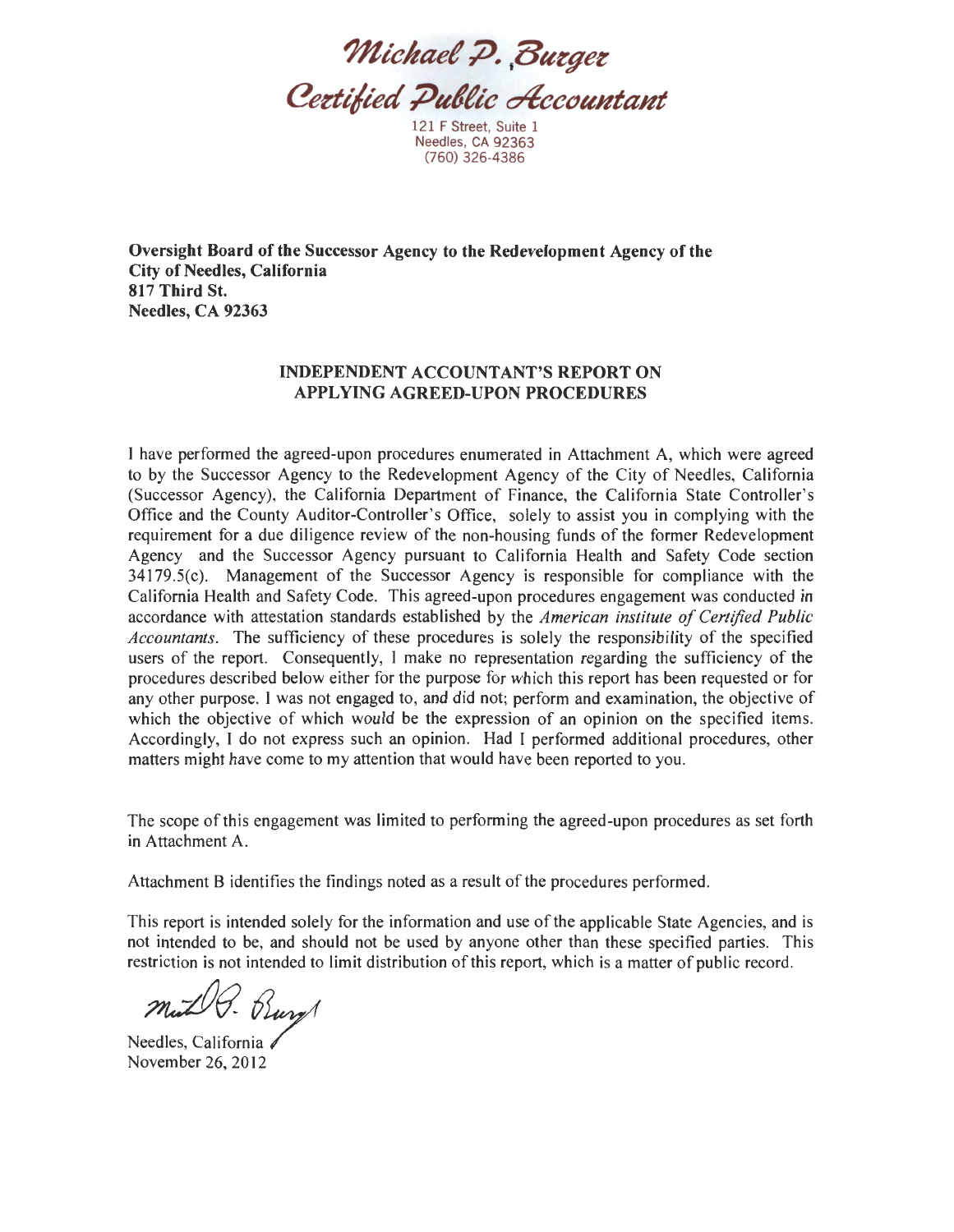- 1. Obtain from the Successor Agency a listing of all assets that were transferred from the former redevelopment agency to the Successor Agency on February 1, 2012. Agree the amounts on this listing to account balances established in the accounting records of the Successor Agency.
- 2. If the State Controller's Office has completed its review of transfers required under both Sections 34167.5 and 34178.8 and issued its report regarding such review, attach a copy of that report as an exhibit to the AUP report. If this has not yet occurred, perform the following procedures:
	- A. Obtain a listing prepared by the Successor Agency of transfers (excluding payments for goods and services) from the former redevelopment agency to the city, county, or city and county that formed the redevelopment agency for the period from January 1, 2011 through January 31, 2012. For each transfer, the Successor Agency should describe the purpose of the transfer and describe in what sense the transfer was required by one of the Agency's enforceable obligations or other legal requirements.
	- B. Obtain a listing prepared by the Successor Agency of transfers (excluding payments for goods and services) from the Successor Agency to the city, county, or city and county that formed the redevelopment agency for the period from February 1, 2012 through June 30, 2012. For each transfer, the Successor Agency should describe the purpose of the transfer and describe in what sense the transfer was required by one of the Agency's enforceable obligations or other legal requirements.
	- C. For each transfer, obtain the legal document that formed the basis for the enforceable obligation that required any transfer.
- 3. If the State Controller's Office has completed its review of transfers required under both Sections 34167.5 and 34178.8 and issued its report regarding such review, attach a copy of that report as an exhibit to the AUP report. If this has not yet occurred, perform the following procedures:
	- A. Obtain a listing prepared by the Successor Agency of transfers (excluding payments for goods and services) from the former redevelopment agency to any other public agency or to private parties for the period from January 1, 2011 through January 31, 2012. For each transfer, the Successor Agency should describe the purpose of the transfer and describe in what sense the transfer was required by one of the Agency's enforceable obligations or other legal requirements.
	- B. Obtain a listing prepared by the Successor Agency of transfers (excluding payments for goods and services) from the Successor Agency to any other public agency or private parties for the period from February 1, 2012 through June 30, 2012. For each transfer, the Successor Agency should describe the purpose of the transfer and describe in what sense the transfer was required by one of the Agency's enforceable obligations or other legal requirements.
	- C. For each transfer, obtain the legal document that formed the basis for the enforceable obligation that required any transfer.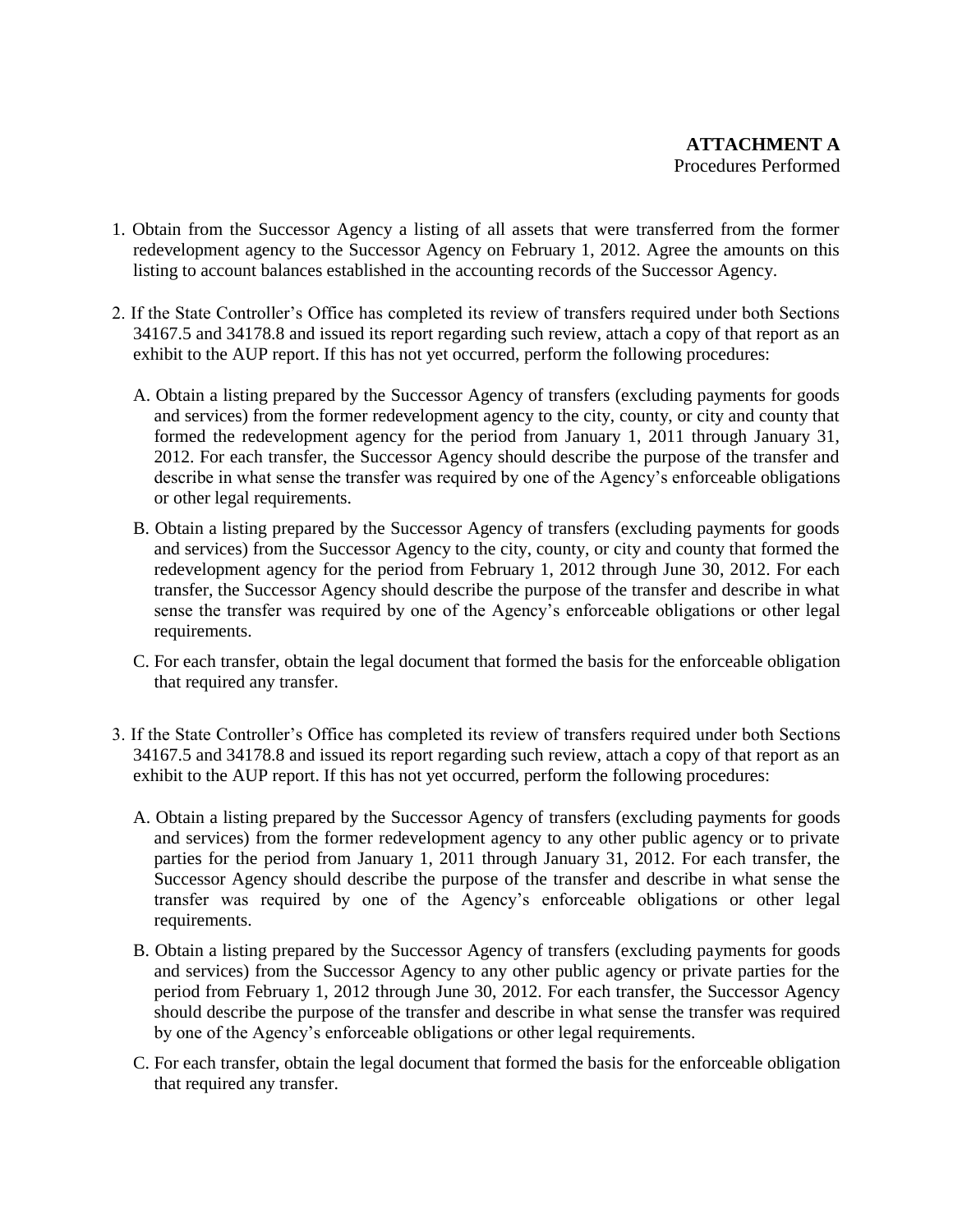- 4. Perform the following procedures:
	- A. Obtain from the Successor Agency a summary of the financial transactions of the Redevelopment Agency and the Successor Agency in the format set forth in the attached schedule for the fiscal periods indicated in the schedule. For purposes of this summary, the financial transactions should be presented using the modified accrual basis of accounting. End of year balances for capital assets (in total) and long-term liabilities (in total) should be presented at the bottom of this summary schedule for information purposes.
	- B. Ascertain that for each period presented, the total of revenues, expenditures, and transfers accounts fully for the changes in equity from the previous fiscal period.
	- C. Compare amounts in the schedule relevant to the fiscal year ended June 30, 2010 to the state controller's report filed for the Redevelopment Agency for that period.
	- D. Compare amounts in the schedule for the other fiscal periods presented to account balances in the accounting records or other supporting schedules.
- 5. Obtain from the Successor Agency a listing of all assets of the Low and Moderate Income Housing Fund as of June 30, 2012 for the report that is due October 1, 2012 and a listing of all assets of all other funds of the Successor Agency as of June 30, 2012 (excluding the previously reported assets of the Low and Moderate Income Housing Fund) for the report that is due December 15, 2012. When this procedure is applied to the Low and Moderate Income Housing Fund, the schedule attached as an exhibit will include only those assets of the Low and Moderate Income Housing Fund that were held by the Successor Agency as of June 30, 2012 and will exclude all assets held by the entity that assumed the housing function previously performed by the former redevelopment agency. Agree the assets so listed to recorded balances reflected in the accounting records of the Successor Agency. The listings should be attached as an exhibit to the appropriate AUP report.
- 6. Obtain from the Successor Agency a listing of asset balances held on June 30, 2012 that are restricted for the following purposes:
	- A. Unspent bond proceeds:
	- i. Obtain the Successor Agency's computation of the restricted balances (e.g., total proceeds less eligible project expenditures, amounts set aside for debt service payments, etc.)
	- ii. Trace individual components of this computation to related account balances in the accounting records, or to other supporting documentation (specify in the AUP report a description of such documentation).
	- iii. Obtain from the Successor Agency a copy of the legal document that sets forth the restriction pertaining to these balances. Note in the AUP report the absence of language restricting the use of the balances that were identified by the Successor Agency as restricted.
	- B. Grant proceeds and program income that are restricted by third parties:
	- i. Obtain the Successor Agency's computation of the restricted balances (e.g., total proceeds less eligible project expenditures).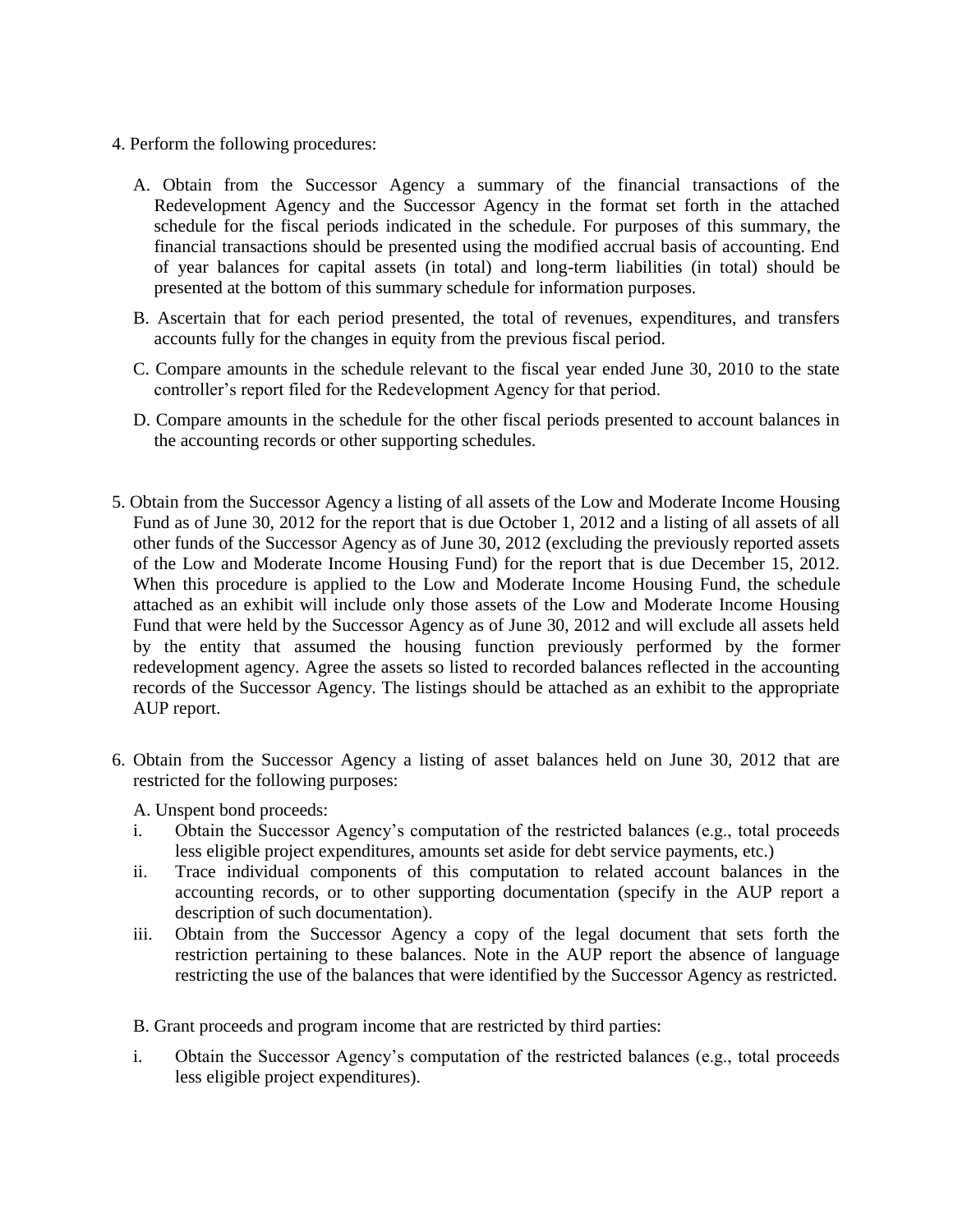- ii. Trace individual components of this computation to related account balances in the accounting records, or to other supporting documentation (specify in the AUP report a description of such documentation).
- iii. Obtain from the Successor Agency a copy of the grant agreement that sets forth the restriction pertaining to these balances. Note in the AUP report the absence of language restricting the use of the balances that were identified by the Successor Agency as restricted.

C. Other assets considered to be legally restricted:

- i. Obtain the Successor Agency's computation of the restricted balances (e.g., total proceeds less eligible project expenditures).
- ii. Trace individual components of this computation to related account balances in the accounting records, or to other supporting documentation.
- iii. Obtain from the Successor Agency a copy of the legal document that sets forth the restriction pertaining to these balances.
- D. Attach the above mentioned Successor Agency prepared schedule(s) as an exhibit to the AUP report. For each restriction identified on these schedules, indicate in the report the period of time for which the restrictions are in effect.
- 7. Perform the following procedures:
	- A. Obtain from the Successor Agency a listing of assets as of June 30, 2012 that are not liquid or otherwise available for distribution (such as capital assets, land held for resale, long-term receivables, etc.) and ascertain if the values are listed at either purchase cost (based on book value reflected in the accounting records of the Successor Agency) or market value as recently estimated by the Successor Agency.
	- B. If the assets listed at 7(A) are listed at purchase cost, trace the amounts to a previously audited financial statement (or to the accounting records of the Successor Agency) and note any differences.
	- C. For any differences noted in  $7(B)$ , inspect evidence of disposal of the asset and ascertain that the proceeds were deposited into the Successor Agency trust fund. If the differences are due to additions (this generally is not expected to occur), inspect the supporting documentation and note the circumstances.
	- D. If the assets listed at 7(A) are listed at recently estimated market value, inspect the evidence (if any) supporting the value and note the methodology used. If no evidence is available to support the value and\or methodology, note the lack of evidence.
- 8. Perform the following procedures:
	- A. If the Successor Agency believes that asset balances need to be retained to satisfy enforceable obligations, obtain from the Successor Agency an itemized schedule of asset balances (resources) as of June 30, 2012 that are dedicated or restricted for the funding of enforceable obligations and perform the following procedures. The schedule should identify the amount dedicated or restricted, the nature of the dedication or restriction, the specific enforceable obligation to which the dedication or restriction relates, and the language in the legal document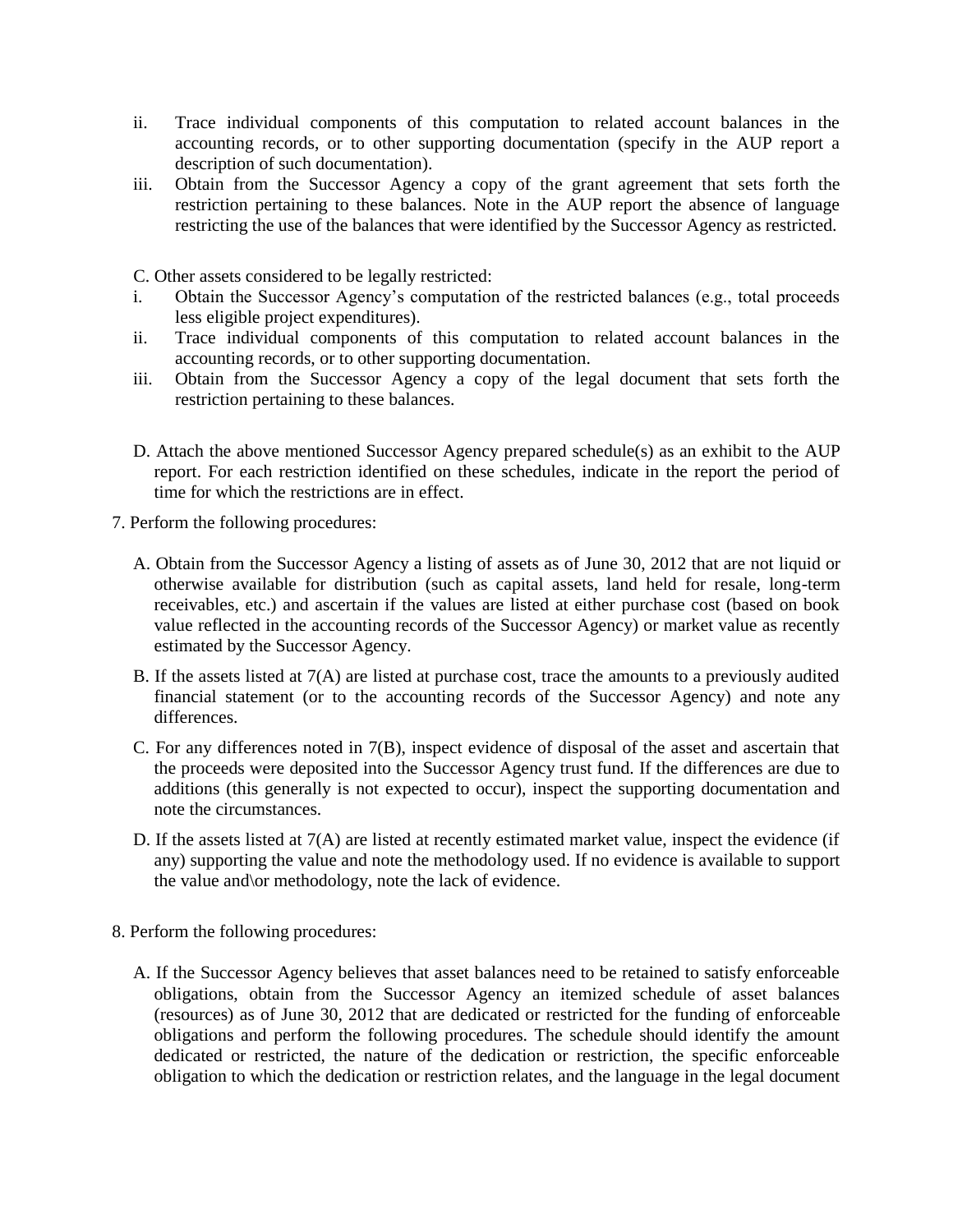that is associated with the enforceable obligation that specifies the dedication of existing asset balances toward payment of that obligation.

- i. Compare all information on the schedule to the legal documents that form the basis for the dedication or restriction of the resource balance in question.
- ii. Compare all current balances to the amounts reported in the accounting records of the Successor Agency or to an alternative computation.
- iii. Compare the specified enforceable obligations to those that were included in the final Recognized Obligation Payment Schedule approved by the California Department of Finance.
- iv. Attach as an exhibit to the report the listing obtained from the Successor Agency. Identify in the report any listed balances for which the Successor Agency was unable to provide appropriate restricting language in the legal document associated with the enforceable obligation.
- B. If the Successor Agency believes that future revenues together with balances dedicated or restricted to an enforceable obligation are insufficient to fund future obligation payments and thus retention of current balances is required, obtain from the Successor Agency a schedule of approved enforceable obligations that includes a projection of the annual spending requirements to satisfy each obligation and a projection of the annual revenues available to fund those requirements and perform the following procedures:
- i. Compare the enforceable obligations to those that were approved by the California Department of Finance. Procedures to accomplish this may include reviewing the letter from the California Department of Finance approving the Recognized Enforceable Obligation Payment Schedules for the six month period from January 1, 2012 through June 30, 2012 and for the six month period July 1, 2012 through December 31, 2012.
- ii. Compare the forecasted annual spending requirements to the legal document supporting each enforceable obligation.
	- a. Obtain from the Successor Agency its assumptions relating to the forecasted annual spending requirements and disclose in the report major assumptions associated with the projections.
- iii. For the forecasted annual revenues:
	- a. Obtain from the Successor Agency its assumptions for the forecasted annual revenues and disclose in the report major assumptions associated with the projections.
- C. If the Successor Agency believes that projected property tax revenues and other general purpose revenues to be received by the Successor Agency are insufficient to pay bond debt service payments (considering both the timing and amount of the related cash flows), obtain from the Successor Agency a schedule demonstrating this insufficiency and apply the following procedures to the information reflected in that schedule.
- i. Compare the timing and amounts of bond debt service payments to the related bond debt service schedules in the bond agreement.
- ii. Obtain the assumptions for the forecasted property tax revenues and disclose major assumptions associated with the projections.
- iii. Obtain the assumptions for the forecasted other general purpose revenues and disclose major assumptions associated with the projections.
- D. If procedures A, B, or C were performed, calculate the amount of current unrestricted balances necessary for retention in order to meet the enforceable obligations by performing the following procedures.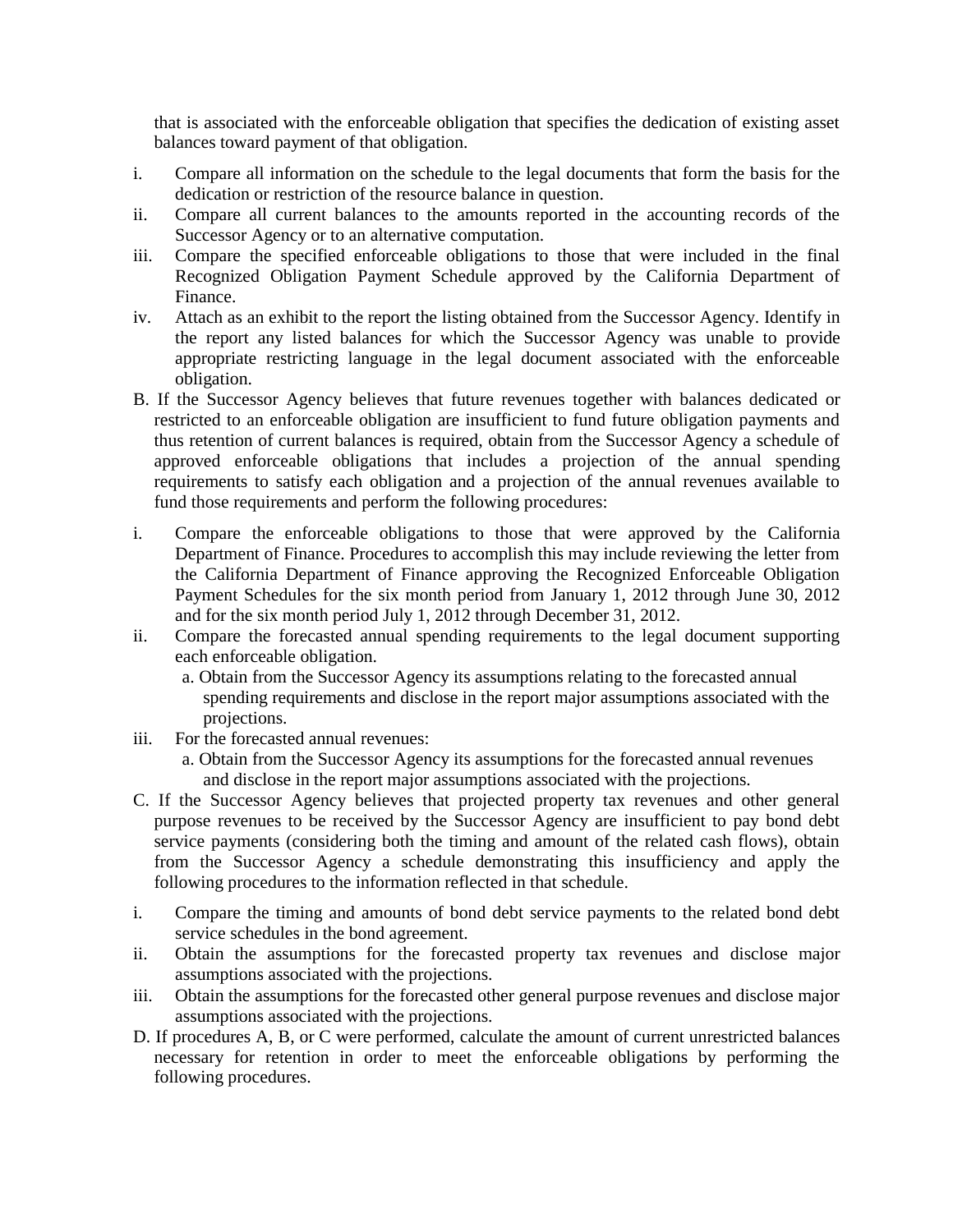- i. Combine the amount of identified current dedicated or restricted balances and the amount of forecasted annual revenues to arrive at the amount of total resources available to fund enforceable obligations.
- ii. Reduce the amount of total resources available by the amount forecasted for the annual spending requirements. A negative result indicates the amount of current unrestricted balances that needs to be retained.
- iii. Include the calculation in the AUP report.
- 9. If the Successor Agency believes that cash balances as of June 30, 2012 need to be retained to satisfy obligations on the Recognized Obligation Payment Schedule (ROPS) for the period of July 1, 2012 through June 30, 2013, obtain a copy of the final ROPS for the period of July 1, 2012 through December 31, 2012 and a copy of the final ROPS for the period January 1, 2013 through June 30, 2013. For each obligation listed on the ROPS, the Successor Agency should add columns identifying (1) any dollar amounts of existing cash that are needed to satisfy that obligation and (2) the Successor Agency's explanation as to why the Successor Agency believes that such balances are needed to satisfy the obligation. Include this schedule as an attachment to the AUP report.
- 10. Include (or present) a schedule detailing the computation of the Balance Available for Allocation to Affected Taxing Entities. Amounts included in the calculation should agree to the results of the procedures performed in each section above. The schedule should also include a deduction to recognize amounts already paid to the County Auditor-Controller on July 12, 2012 as directed by the California Department of Finance. The amount of this deduction presented should be agreed to evidence of payment. The attached example summary schedule may be considered for this purpose. Separate schedules should be completed for the Low and Moderate Income Housing Fund and for all other funds combined (excluding the Low and Moderate Income Housing Fund).
- 11. Obtain a representation letter from Successor Agency management acknowledging their responsibility for the data provided to the practitioner and the data presented in the report or in any attachments to the report. Included in the representations should be an acknowledgment that management is not aware of any transfers (as defined by Section 34179.5) from either the former redevelopment agency or the Successor Agency to other parties for the period from January 1, 2011 through June 30, 2012 that have not been properly identified in the AUP report and its related exhibits.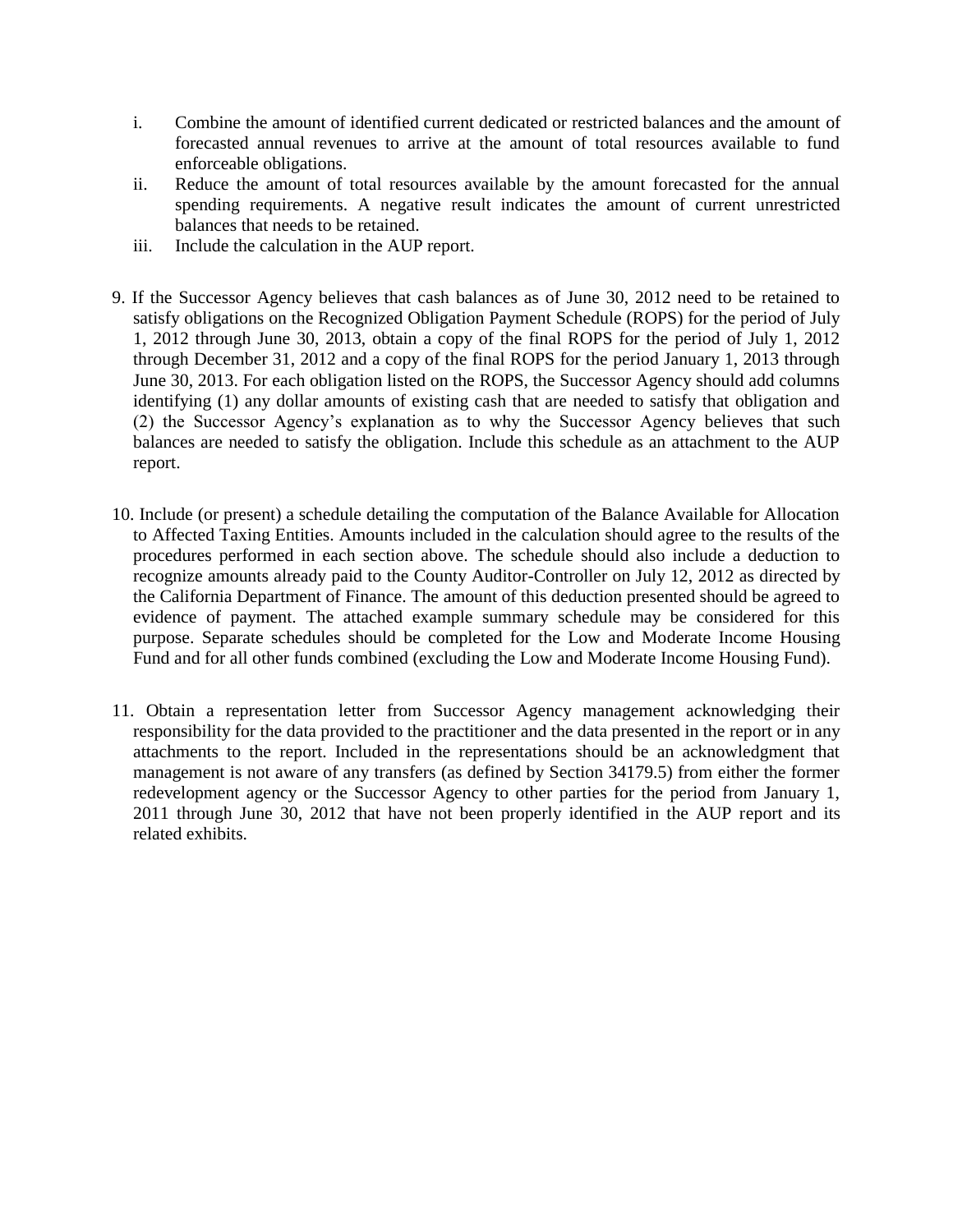1. Assets transferred from the Needles Redevelopment Agency to the Successor Agency to the Needles Redevelopment Agency as of February 1, 2012 were as follows:

| Cash – Operations account              | $$110,617.72*$ |
|----------------------------------------|----------------|
| Cash – Debt Service account            | 1,517,448.52*  |
| Cash – Capital Set Aside Fund          | 233,310.06     |
| Capital Assets – Land/Improvements/CIP | 431,450.00     |

\*As noted in my due diligence review report issued September 18, 2012 in accordance with HSC section 34182(a)(1), the City of Needles prepared an Asset Transfer Assessment form on May 22, 2012 that listed incorrect balances. The balances listed on the Asset Transfer Assessment form were balances as of April 30, 2012 instead of January 31, 2012.

- 2. The State Controller's Office has not completed its review of transfers required under both Sections 34167.5 and 34178.8 and has not issued its report regarding such review.
	- A. There was one transfer (excluding payments for goods and services) from the former redevelopment agency to the city, county, or city and county that formed the redevelopment agency for the period from January 1, 2011 through January 31, 2012. This was check number 094674 dated January 24, 2012 to U.S. Bank Trust N.A. for \$44,625. This payment was supported by an invoice from U.S. Bank Trust covering interest through February 14, 2012 on the 1992 Series A Tax Bonds.
	- B. There was one transfer (excluding payments for goods and services) from the Successor Agency to the city, county, or city and county that formed the redevelopment agency for the period from February 1, 2012 through June 30, 2012. Journal entry 0322 dated March 31, 2012 transferred \$50,000 from the RDA to the City for repayment of an advance for a land purchase made by the City on behalf of the RDA, and \$50,000 for repayment of advances for other purposes made by the City on behalf of the RDA.
	- C. The legal document that forms the basis for the enforceable obligation is a note payable executed on September 22, 1998. I obtained a copy of the note payable.
- 3. The State Controller's Office has not completed its review of transfers required under both Sections 34167.5 and 34178.8 and has not issued its report regarding such review.
	- A. There were no transfers (excluding payments for goods and services) from the former redevelopment agency to any other public agency or to private parties for the period from January 1, 2011 through January 31, 2012.
	- B. There were no transfers (excluding payments for goods and services) from the Successor Agency to any other public agency or private parties for the period from February 1, 2012 through June 30, 2012.
	- C. Not applicable.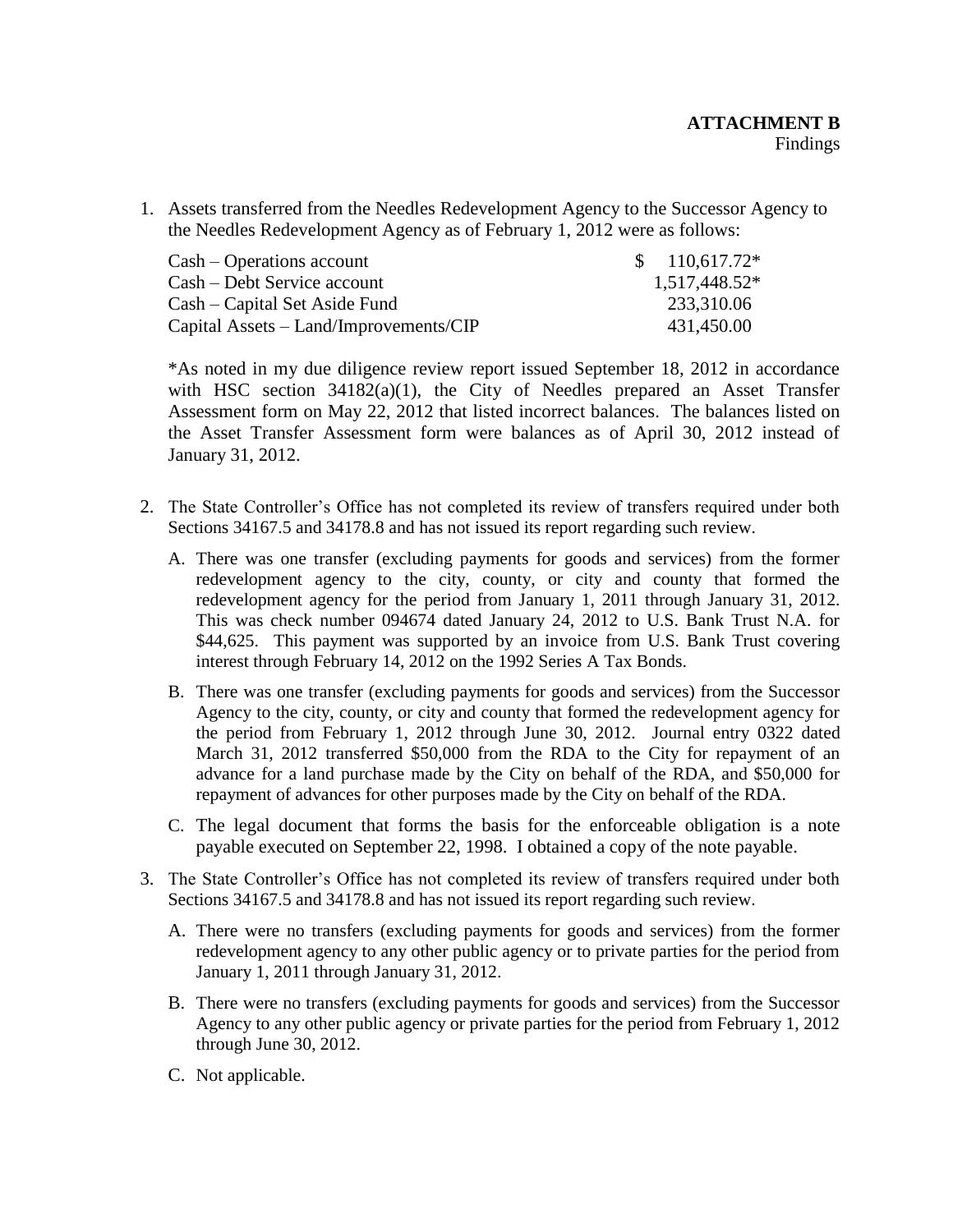- 4. A. A summary of the financial transactions of the Redevelopment Agency and the Successor Agency is attached to this report as Schedule B-1.
	- B. For each period presented, the total of revenues, expenditures, and transfers accounts fully for the changes in equity from the previous fiscal period.
	- C. The amounts in the schedule relevant to the fiscal year ended June 30, 2010 agree to the state controller's report filed for the Redevelopment Agency for that period.
	- D. The amounts in the schedule for the fiscal year ended June 30, 2011 agree to the state controller's report filed for the Redevelopment Agency for that period. The amounts in the schedule for the seven months ended January 31, 2011 and for the five months ended June 30, 2012 were agreed to the general ledger balances for funds 270, 370 and 470 maintained by the City of Needles Finance Department.
- 5. A listing of all assets of the Low and Moderate Income Housing Fund as of June 30, 2012 for the report that is due October 1, 2012 and a listing of all assets of all other funds of the Successor Agency as of June 30, 2012 (excluding the previously reported assets of the Low and Moderate Income Housing Fund) for the report that is due December 15, 2012 is attached to this report as Exhibit B.
- 6. A. The listing of assets obtained from the Successor Agency did not include any unspent bond proceeds as of June 30, 2012.
	- B. The listing of assets obtained from the Successor Agency did not include any Grant proceeds and program income that are restricted by third parties as of June 30, 2012.
	- C. The listing of assets obtained from the Successor Agency includes the following assets that are considered to be legally restricted:

| $Cash - fund 270$         | SS. | 23,178      |
|---------------------------|-----|-------------|
| Bank overdraft – fund 270 |     | (48, 192)   |
| $Cash - fund 370$         |     | 1,499,299   |
| $Cash$ – fund 470 (LMIH)  |     | 285,690     |
| Total                     |     | \$1,759,975 |

The above balances are considered to be legally restricted, as they are less than the legally enforceable obligations of the successor agency, which includes the following:

| 1992 Series A Tax Bonds                            | \$1,260,000 |
|----------------------------------------------------|-------------|
| Note payable to City of Needles for land           | 1,238,826   |
| Note payable to City of Needles for other purposes | 874,000     |
| Total                                              | \$3,372,826 |

For the cash balances and obligations listed above, I agreed the balances to the general ledger maintained by the City of Needles Finance Department. For the obligations listed above, the restrictions are in effect until the related assets are expended for their intended purpose.

For the obligations listed above, I obtained copies of the 1992 Series A Tax Bonds indenture and the notes payable to the City of Needles dated September 22, 1998.

D. Addressed in item C above.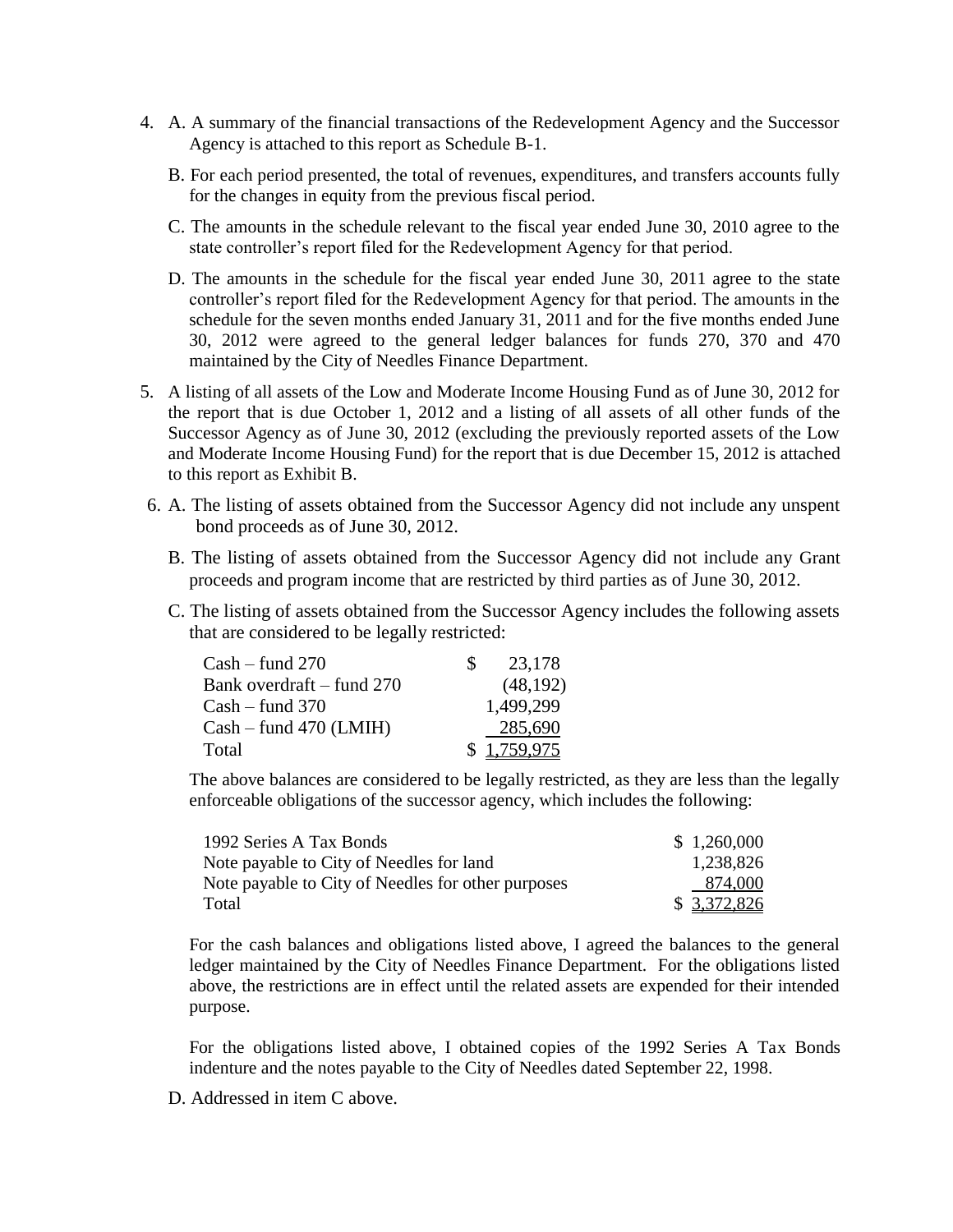- 7. A. The listing of assets as of June 30, 2012 that are **not** liquid or otherwise available for distribution includes land held for resale stated at its historical cost of \$182,153.
	- B. I traced the cost of \$182,153 to the audited financial statements of the City of Needles as of June 30, 2011.
	- C. Not applicable.
	- D. Not applicable.
- 8. A. As detailed in item 6 above, the assets available to satisfy enforceable obligations as of June 30, 2012 are as follows:

| $Cash - fund 270$           | SS. | 23,178      |
|-----------------------------|-----|-------------|
| Bank overdraft – fund $270$ |     | (48, 192)   |
| $Cash - fund 370$           |     | 1.499.299   |
| $Cash$ – fund 470 (LMIH)    |     | 285,690     |
| Total                       |     | \$1,759,975 |

The above amounts are dedicated to the repayment of the 1992 Series A Tax Bonds and to two notes payable to the City of Needles, as detailed in item 6 above and repeated below.

| 1992 Series A Tax Bonds                            | \$1,260,000 |
|----------------------------------------------------|-------------|
| Note payable to City of Needles for land           | 1,238,826   |
| Note payable to City of Needles for other purposes | 874,000     |
| Total obligations                                  | \$3,372,826 |

- i. I obtained copies of the bond indenture and the two notes payable.
- ii. I compared the balances above to the accounting records maintained by the City of Needles Finance Department.
- iii.I compared the enforceable obligations listed above to the recognized obligation payment schedule.
- iv.The above constitutes attaching a schedule to the agreed-upon procedures report.
- B. The Successor Agency believes that future revenues, together with balances dedicated or restricted to an enforceable obligation are insufficient to fund future obligation payments and thus retention of current balances is required.
	- i. I compared the enforceable obligations to those that were approved by the California Department of Finance. I read the letter from the Department of Finance approving Recognized Enforceable Obligations Payment Schedules for the six month period from January 1, 2012 through June 30, 2012 and for the six month period July 1, 2012 through December 31, 2012. The 1992 bonds and the loan for land were approved. The loan from the City for other purposes was not approved, but the City is contesting this decision via legal action.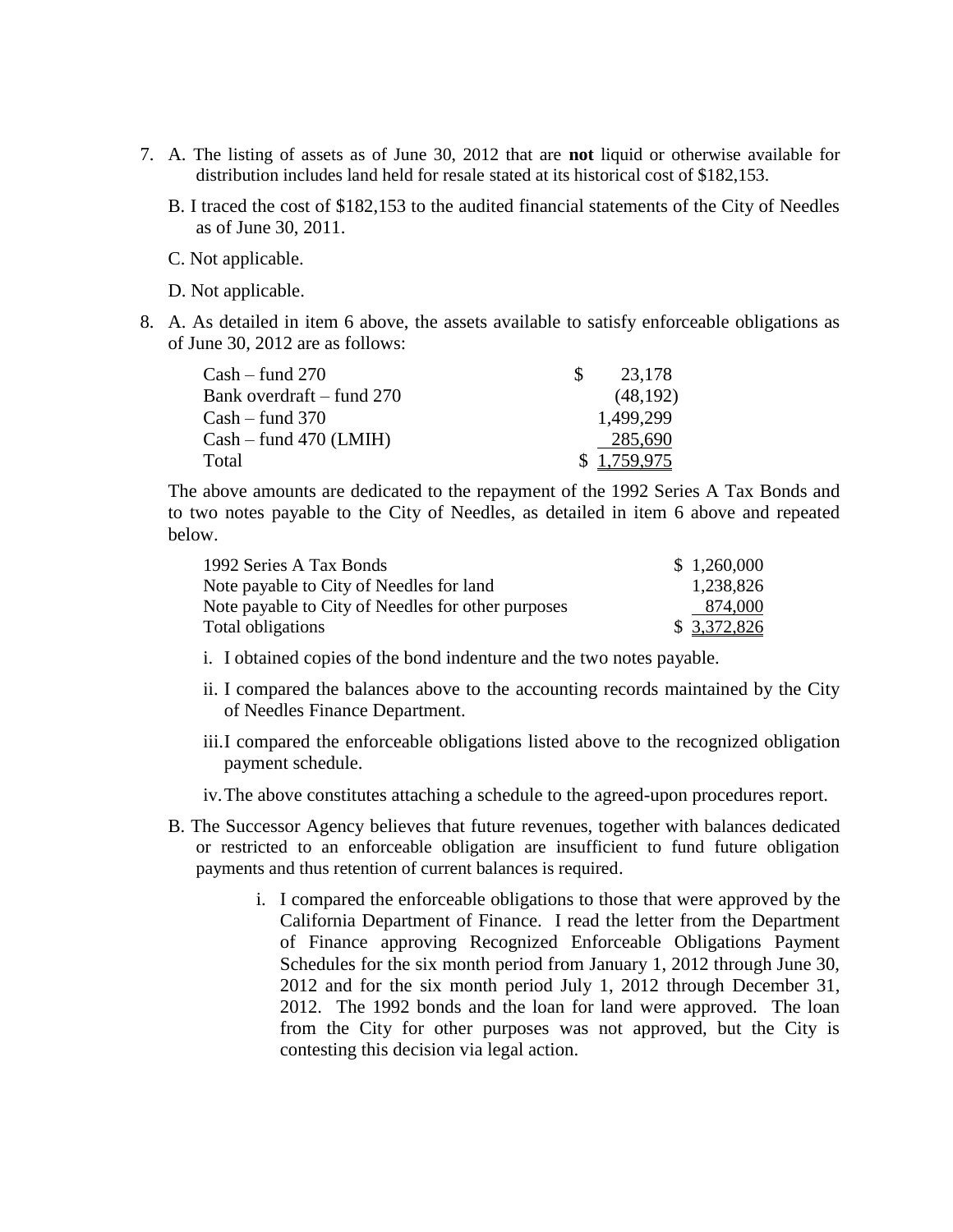- ii. I compared the forecasted annual spending requirements to the legal document supporting each enforceable obligation. I read the bond indenture and the two notes payable agreements.
	- a. I obtained from the Successor Agency its assumptions related to the forecasted annual spending requirements. The spending requirements are spelled out in the bond indenture for the bond payable, but not in the notes payable agreements. For the note payable for land, the spending requirements as approved by City Council are \$200,000 per year. For the contested note payable, no spending requirement has been approved as this note is under litigation.
- iii. I obtained a schedule of the forecasted annual revenues, including the assumptions used for the forecast. The forecasted annual revenue for the year ending June 30, 2013 is expected to be twenty percent (20%) less than the actual revenue for the fiscal year ended June 30, 2012. This amount is \$340,000. The assumption is that property tax revenues for 2013 will decrease by twenty percent from the 2012 level.
- C. The Successor Agency believes that property tax revenues and other general revenues are not sufficient to pay bond debt service and note payable payments.
	- i. I compared the timing and amount of bond debt service payments to the related bond debt service schedules in the bond agreement.
	- ii. I obtained the assumptions for the forecasted property tax revenues, as specified in item 8 B iii above.
	- iii. The Successor Agency has no general purpose revenues.
- D. The Successor Agency does not have any unrestricted balances necessary for retention in order to meet the enforceable obligations. All balance are restricted for debt service.
	- i. I have combined the amount of current restricted balances and the forecasted annual property tax revenues. This amounts to \$2,189,975 including forecasted property tax revenues for fiscal year 2013 of \$340,000. This is still significantly less than the enforceable obligations (including the contested loan).
	- ii. Since there are no unrestricted balances, there are no unrestricted balances to be retained.
	- iii. There are no unrestricted balances, so there is no calculation to include in the report.
- 9. The Successor Agency believes that the current cash balances at June 30, 2012 must be retained to satisfy on the ROPS for the period of July 1, 2012 to June 30, 2013. A schedule of enforceable obligations is attached to this report as Attachment B-3, and the schedule includes a column showing the amount of cash needed for debt service, and a column providing the Successor Agency's explanation as to why the cash is needed.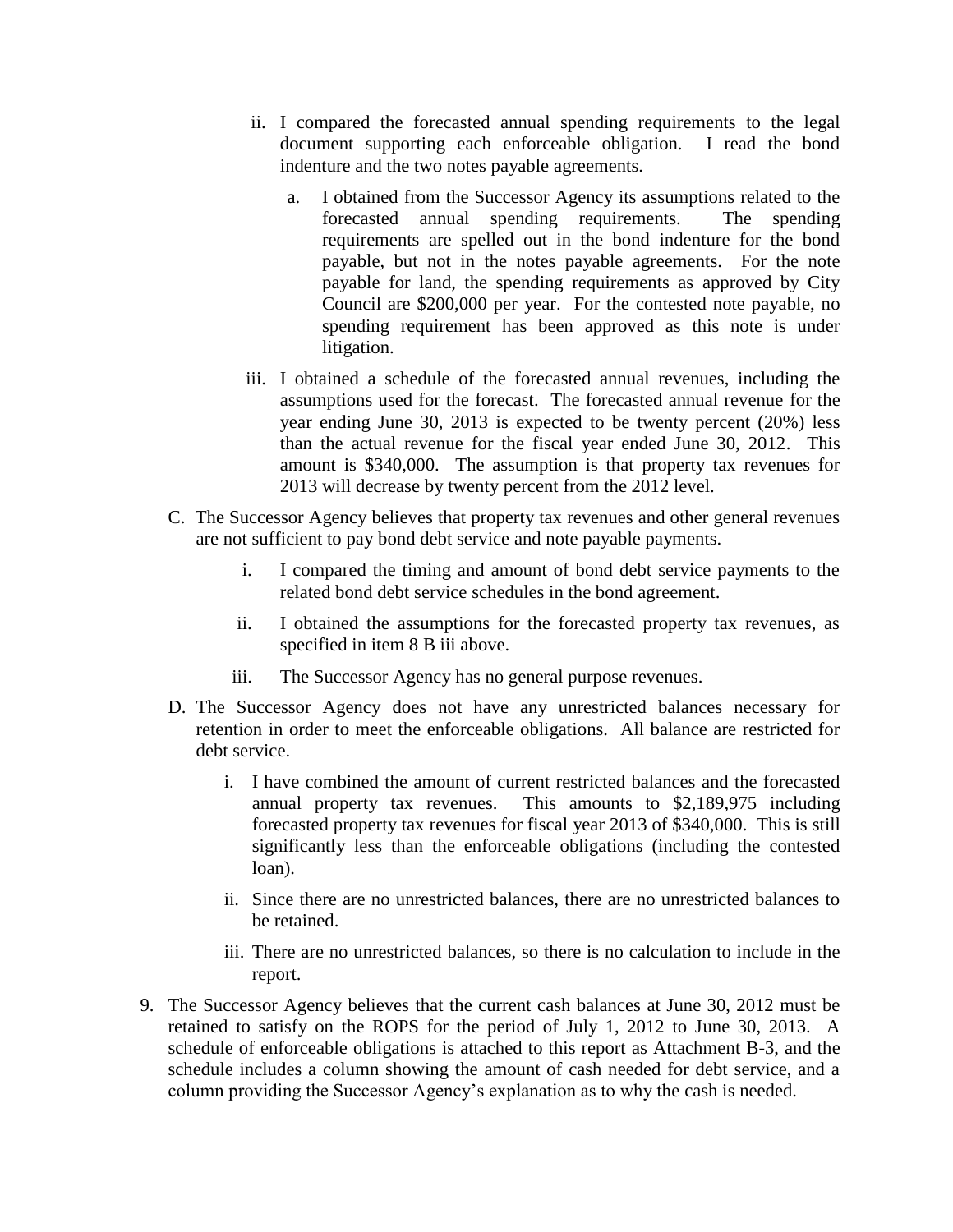|                                                                                                     | Debt Service<br>Fund | All Other<br>Funds | Total                     |
|-----------------------------------------------------------------------------------------------------|----------------------|--------------------|---------------------------|
| Cash on hand June 30, 2012                                                                          | \$1,499,299          | 260,676            | 1,759,975                 |
| Projected tax revenue fiscal year 2013                                                              | 340,000              |                    | 340,000                   |
| Total resources available                                                                           | 1,839,299            | 260,676            | 2,099,975                 |
| Less: Enforceable obligations                                                                       | (1,839,299)          |                    | $(234,765)$ $(2,074,064)$ |
| Balance Available for Allocation<br>to Affected Taxing Entities<br>Amount paid to County Controller |                      | 25,911             | 25,911                    |
| in July 2012 with check number<br>095998 dated 7/11/12                                              |                      | (181,918)          | (181,918)                 |
| Net amount available                                                                                | \$                   |                    |                           |

10. A schedule of the computation of the Balance Available for Allocation to Affected Taxing Entities follows:

11. I have obtained a representation letter from the Successor Agency management acknowledging their responsibility for the data provided to me and the data presented in the report and its attachments.